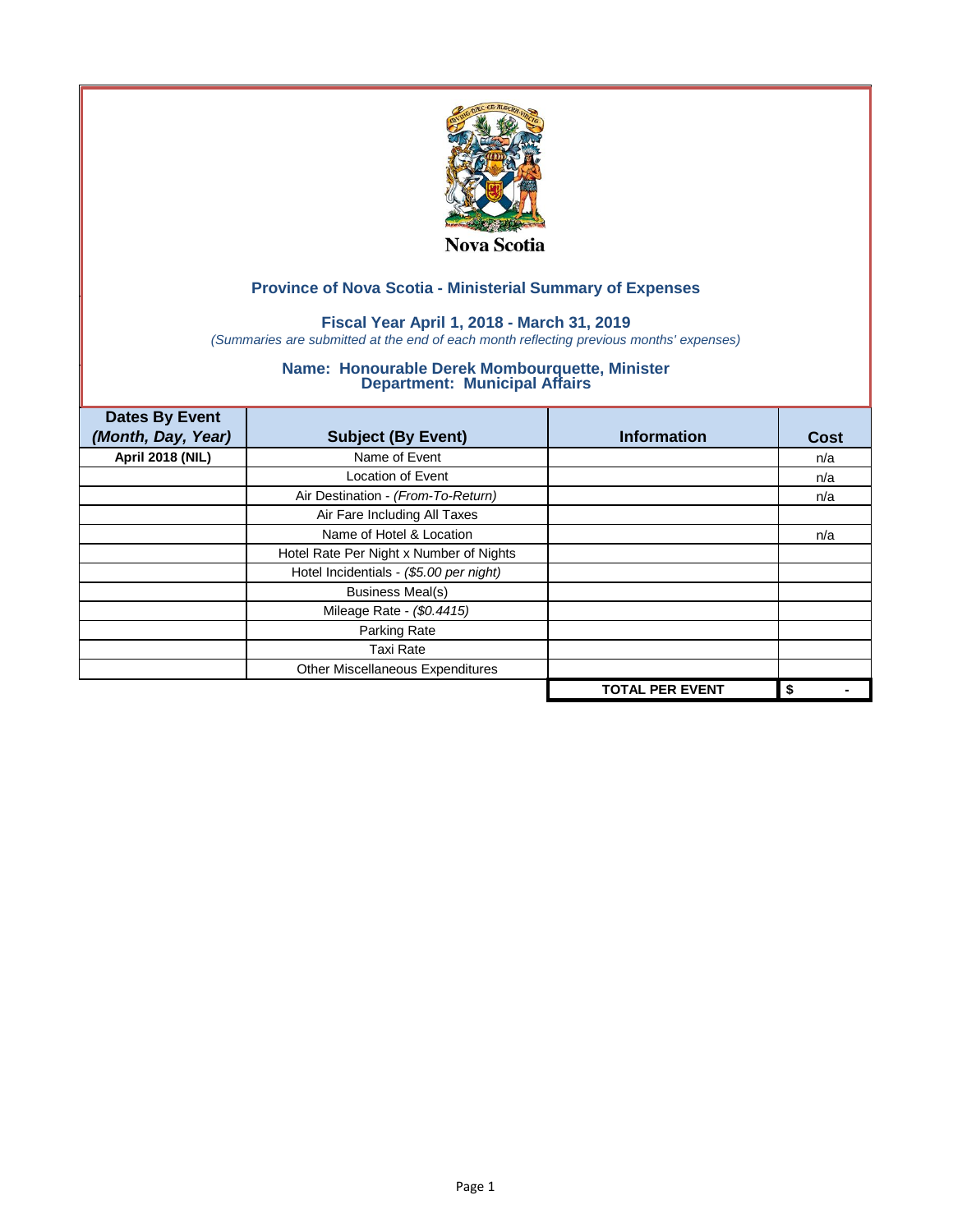

### **Fiscal Year April 1, 2018 - March 31, 2019**

*(Summaries are submitted at the end of each month reflecting previous months' expenses)*

| <b>Dates By Event</b> |                                         |                                                             |              |
|-----------------------|-----------------------------------------|-------------------------------------------------------------|--------------|
| (Month, Day, Year)    | <b>Subject (By Event)</b>               | <b>Information</b>                                          | Cost         |
| May 11, 2018          | Name of Event                           | <b>UNSM Spring Workshop</b>                                 | n/a          |
|                       | Location of Event                       | Yarmouth                                                    | n/a          |
|                       | Air Destination - (From-To-Return)      |                                                             | n/a          |
|                       | Air Fare Including All Taxes            |                                                             |              |
|                       | Name of Hotel & Location                | Rodd Grand Yarmouth                                         | n/a          |
|                       | Hotel Rate Per Night x Number of Nights | 139.15 x 1 night                                            | \$<br>139.15 |
|                       | Hotel Incidentials - (\$5.00 per night) | 1 night                                                     | \$<br>5.00   |
|                       | <b>Business Meal(s)</b>                 | Per diems                                                   | \$<br>43.00  |
|                       | Mileage Rate - (\$0.4415)               |                                                             |              |
|                       | Parking Rate                            |                                                             |              |
|                       | <b>Taxi Rate</b>                        |                                                             |              |
|                       | <b>Other Miscellaneous Expenditures</b> |                                                             |              |
|                       |                                         | <b>TOTAL PER EVENT</b>                                      | 187.15<br>\$ |
|                       |                                         |                                                             |              |
| <b>Dates By Event</b> |                                         |                                                             |              |
| (Month, Day, Year)    | <b>Subject (By Event)</b>               | <b>Information</b>                                          | Cost         |
| May 25, 2018          | Name of Event                           | FPT EMO Conference                                          | n/a          |
|                       | <b>Location of Event</b>                | Ottawa, ON                                                  | n/a          |
|                       | Air Destination - (From-To-Return)      | Sydney-Ottawa-Sydney                                        | n/a          |
|                       | Air Fare Including All Taxes            | Credit from June 2017 was used for<br>full amount of flight |              |
|                       | Name of Hotel & Location                | Delta Marriott Ottawa City Centre                           | n/a          |
|                       | Hotel Rate Per Night x Number of Nights | \$233.86 x 2 nights                                         | \$<br>467.72 |
|                       | Hotel Incidentials - (\$5.00 per night) | 2 nights                                                    | \$<br>10.00  |
|                       | <b>Business Meal(s)</b>                 | Per diems                                                   | \$<br>43.00  |
|                       | Mileage Rate - (\$0.4415)               |                                                             |              |
|                       | Parking Rate                            |                                                             |              |
|                       | <b>Taxi Rate</b>                        | Taxis                                                       | \$<br>14.00  |
|                       | <b>Other Miscellaneous Expenditures</b> |                                                             |              |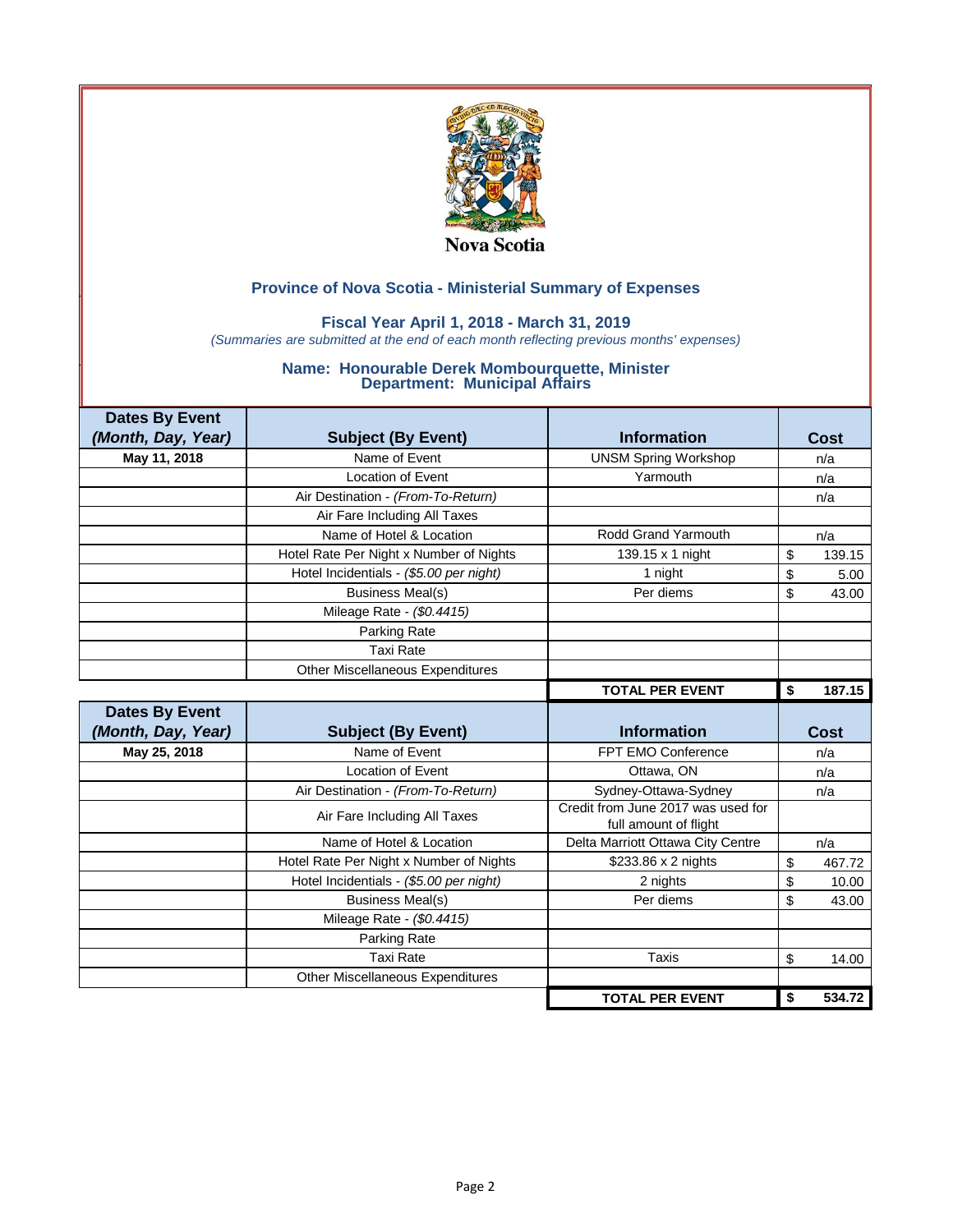

## **Fiscal Year April 1, 2018 - March 31, 2019**

*(Summaries are submitted at the end of each month reflecting previous months' expenses)*

| <b>Dates By Event</b><br>(Month, Day, Year) | <b>Subject (By Event)</b>               | <b>Information</b>     | Cost        |
|---------------------------------------------|-----------------------------------------|------------------------|-------------|
| May 31, 2018                                | Name of Event                           | <b>DMA Meetings</b>    | n/a         |
|                                             | <b>Location of Event</b>                | Halifax                | n/a         |
|                                             | Air Destination - (From-To-Return)      | Sydney-Halifax-Sydney  | n/a         |
|                                             | Air Fare Including All Taxes            | \$533.89               | 533.89<br>S |
|                                             | Name of Hotel & Location                |                        | n/a         |
|                                             | Hotel Rate Per Night x Number of Nights |                        |             |
|                                             | Hotel Incidentials - (\$5.00 per night) |                        |             |
|                                             | <b>Business Meal(s)</b>                 |                        |             |
|                                             | Mileage Rate - (\$0.4415)               |                        |             |
|                                             | Parking Rate                            |                        |             |
|                                             | <b>Taxi Rate</b>                        |                        |             |
|                                             | Other Miscellaneous Expenditures        |                        |             |
|                                             |                                         | <b>TOTAL PER EVENT</b> | 533.89      |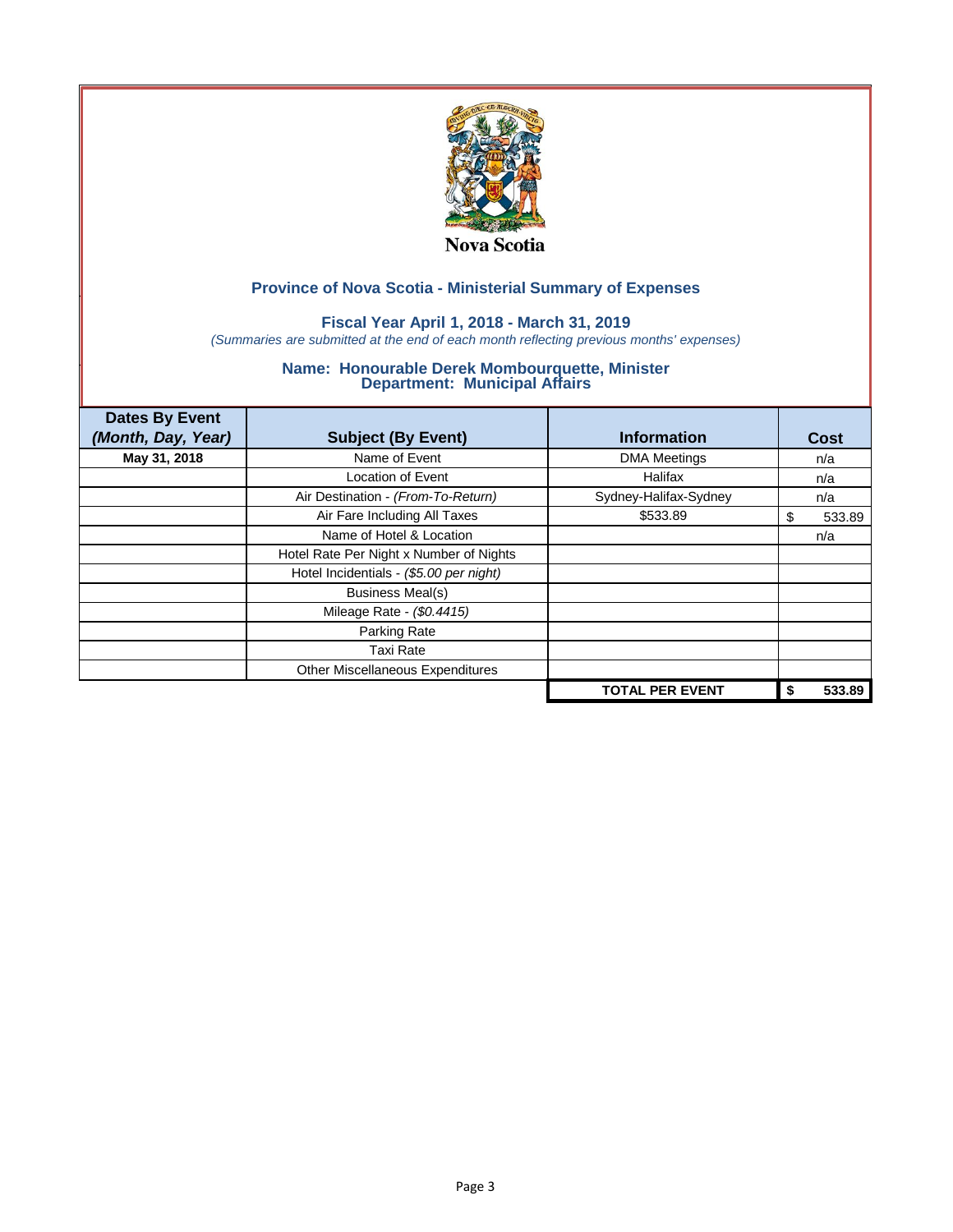

## **Fiscal Year April 1, 2018 - March 31, 2019**

*(Summaries are submitted at the end of each month reflecting previous months' expenses)*

| <b>Dates By Event</b><br>(Month, Day, Year) | <b>Subject (By Event)</b>               | <b>Information</b>            | Cost   |
|---------------------------------------------|-----------------------------------------|-------------------------------|--------|
|                                             |                                         |                               |        |
| June 19, 2018                               | Name of Event                           | Meeting with Town of Mulgrave | n/a    |
|                                             | <b>Location of Event</b>                | Port Hawkesbury               | n/a    |
|                                             | Air Destination - (From-To-Return)      |                               | n/a    |
|                                             | Air Fare Including All Taxes            |                               |        |
|                                             | Name of Hotel & Location                | Maritime Inn, Port Hawkesbury | n/a    |
|                                             | Hotel Rate Per Night x Number of Nights | $$170.09 \times 1$ night      | 170.09 |
|                                             | Hotel Incidentials - (\$5.00 per night) |                               |        |
|                                             | <b>Business Meal(s)</b>                 |                               |        |
|                                             | Mileage Rate - (\$0.4415)               |                               |        |
|                                             | Parking Rate                            |                               |        |
|                                             | Taxi Rate                               |                               |        |
|                                             | Other Miscellaneous Expenditures        |                               |        |
|                                             |                                         | <b>TOTAL PER EVENT</b>        | 533.89 |